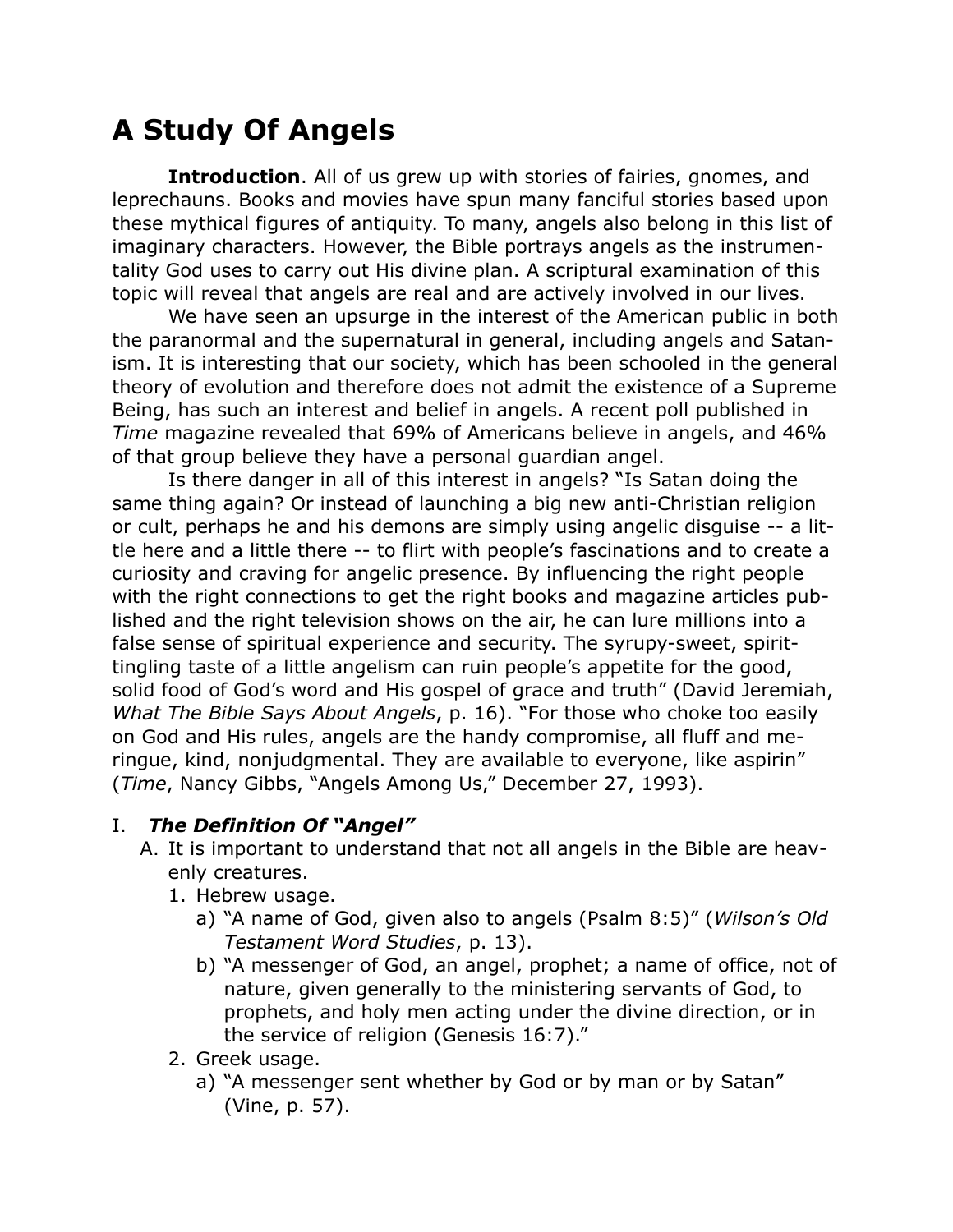- b) Thayer defines "angel" as "a messenger, envoy, one who is sent." He furthermore said, "In the scriptures, both of the Old Testament and of the New, one of that host of heavenly spirits that, according alike to Jewish and Christian opinion, wait upon the monarch of the universe, and are sent by Him to earth, now to execute His purposes."
- c) Arndt and Gingrich likewise note the different uses of angel.
	- (1) Of human messengers.
		- (a) By men (Luke 7:24; 9:52).
		- (b) By God (Matthew 11:10; Mark 1:2; Luke 7:27).
	- (2) Of supernatural beings.
		- (a) Messengers of God (Matthew 1:20-25; 2:13, 19; Luke 1:8-19, 26-38; 2:8-12; Acts 8:26; 27:23-24).
		- (b) Intermediary beings with no reference to their relation to God (1 Corinthians 4:9).
		- (c) Evil spirits (Matthew 25:41).
- 3. What about the "angel of the Lord"?
	- a) The "angel of the Lord" is a designation used 56 times in the Old Testament and 12 times in the New Testament. He is also known as the angel of God (Genesis 31:11; Exodus 14:19), angel of His presence (Isaiah 63:9), and angel or messenger of the covenant (Malachi 3:1).
	- b) Many believe this was a designation for a very special angel, and have even speculated that the angel of the Lord is actually Christ.
	- c) Justin Martyr, Irenaeus, Origen, Cyprian, and Tertullian all believed that the angel of the Lord was the pre-incarnate Christ.
		- (1) Arguments for the angel of the Lord being Christ.
			- (a) There are places where the angel of the Lord appears to be deity.
				- i) Genesis 16:10-13; 22:15-16; 31:12-13.
				- ii) Exodus 3:1-2, 4, 14; 23:20-21.
				- iii) Joshua 5:13-15.
				- iv) Judges 6:19-23.
			- (b) There are places where the angel of the Lord can be linked to Christ.
				- i) Judges 13:17-19; cf. Isaiah 9:6.
				- ii) Genesis 48:15-16; cf. Titus 2:13-14.
				- iii) Exodus 3:14; cf. John 8:58.
				- iv) Malachi 3:1; cf. Mark 1:2.
		- (2) Arguments against the angel of the Lord being Christ.
			- (a) The Bible is very plain in stating that Jesus was not an angel.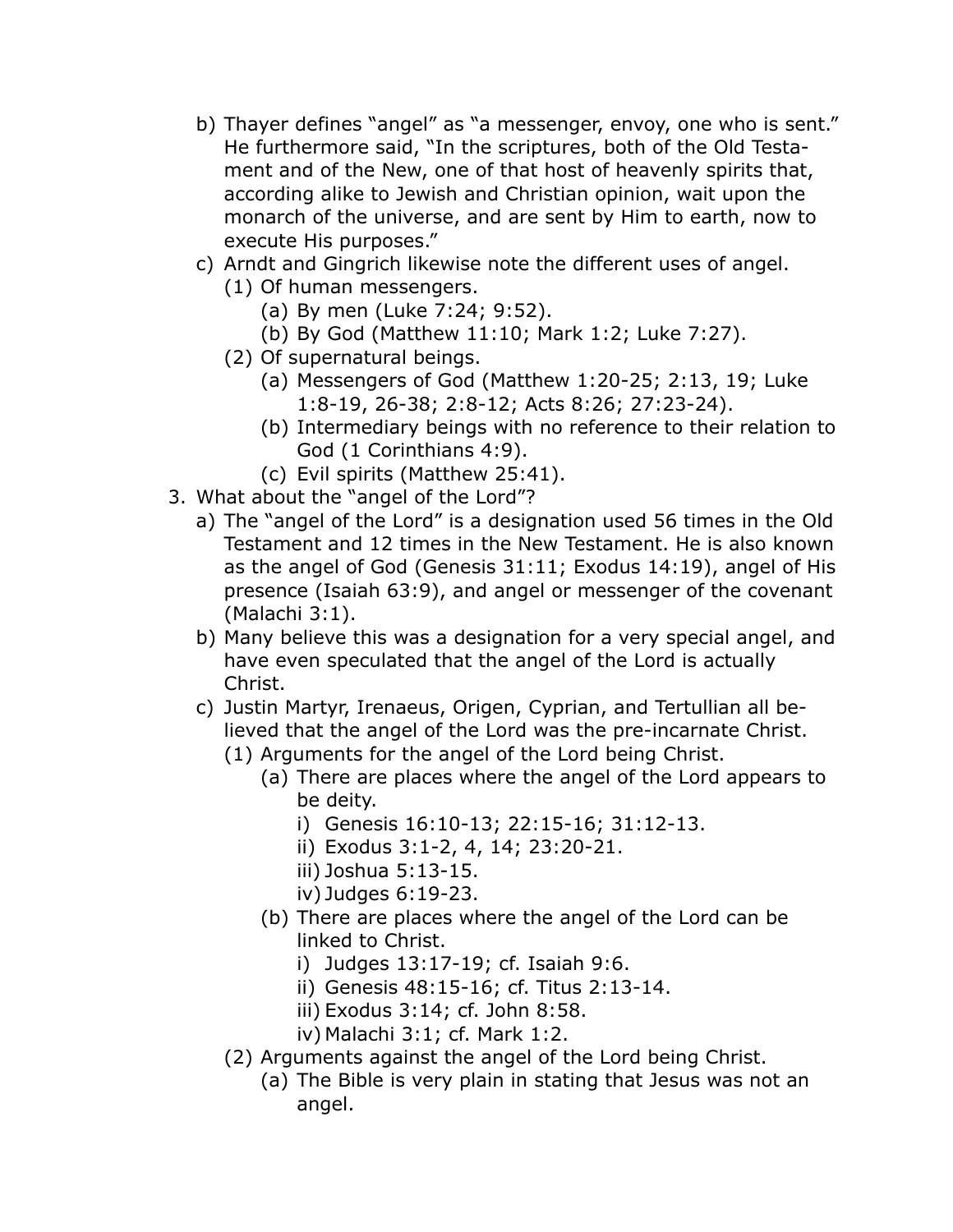- i) John 1:1-4.
- ii) Hebrews 1:4-8, 13; 2:5-9.
- iii) Romans 9:19-23.
- iv) 1 Corinthians 15:27.
- v) Philippians 2:6-8.
- vi) Before Christ came down on the earth, He was equal with God. However, the angel was one who was sent.
	- (1) The "angel of God" was one sent from God (Exodus 14:19; 1 Samuel 29:9; 2 Samuel 14:17; Galatians 4:14).
	- (2) The "angel of the Lord" was one sent from the Lord (Genesis 16:7-9; 22:11-17; Exodus 3:2-4; Numbers 22:23-35; Judges 2:1-4; 1 Kings 19:7; 2 Kings 1:3, 15; 19:35; Psalm 34:7; Zechariah 3:5; 12:8; Acts 7:30-38).
- (b) The words spoken by Jesus are greater than the words revealed by angels (John 12:48; Hebrews 2:1-4). If the angel of the Lord was Christ, why would the importance of His words be limited by the dispensation in which they were spoken?
- (c) Angels are not omniscient (Matthew 24:36; 1 Peter 1:12). In Zechariah 1:11-12, the angel of the Lord asks God a question.
- (d) In the New Testament, the angel of the Lord is mentioned while Jesus is on the earth (Matthew 2:13, 19; 28:2; Luke 2:9-11).
- (3) God reveals Himself and acts on behalf of His people. Sometimes He does this directly, but sometimes He does this in the person of an angel. Often the distinction between God's action and the angel's is blurred to the point that they seem synonymous.
- B. In total, angels are mentioned nearly 300 times in the Bible. When one considers the words for "angel" in the original language, they are translated in different ways 400 times in the Bible.

#### II. *The Origin Of Angels*

- A. They are obviously created beings (Psalm 148:1-5; Nehemiah 9:6; Colossians 1:16).
	- 1. Angels evidently are capable of sinning, at least in the past (Job 4:18-19; Matthew 25:41; 2 Peter 2:4; Jude 6). This implies that they have freewill because no sin is possible without freewill.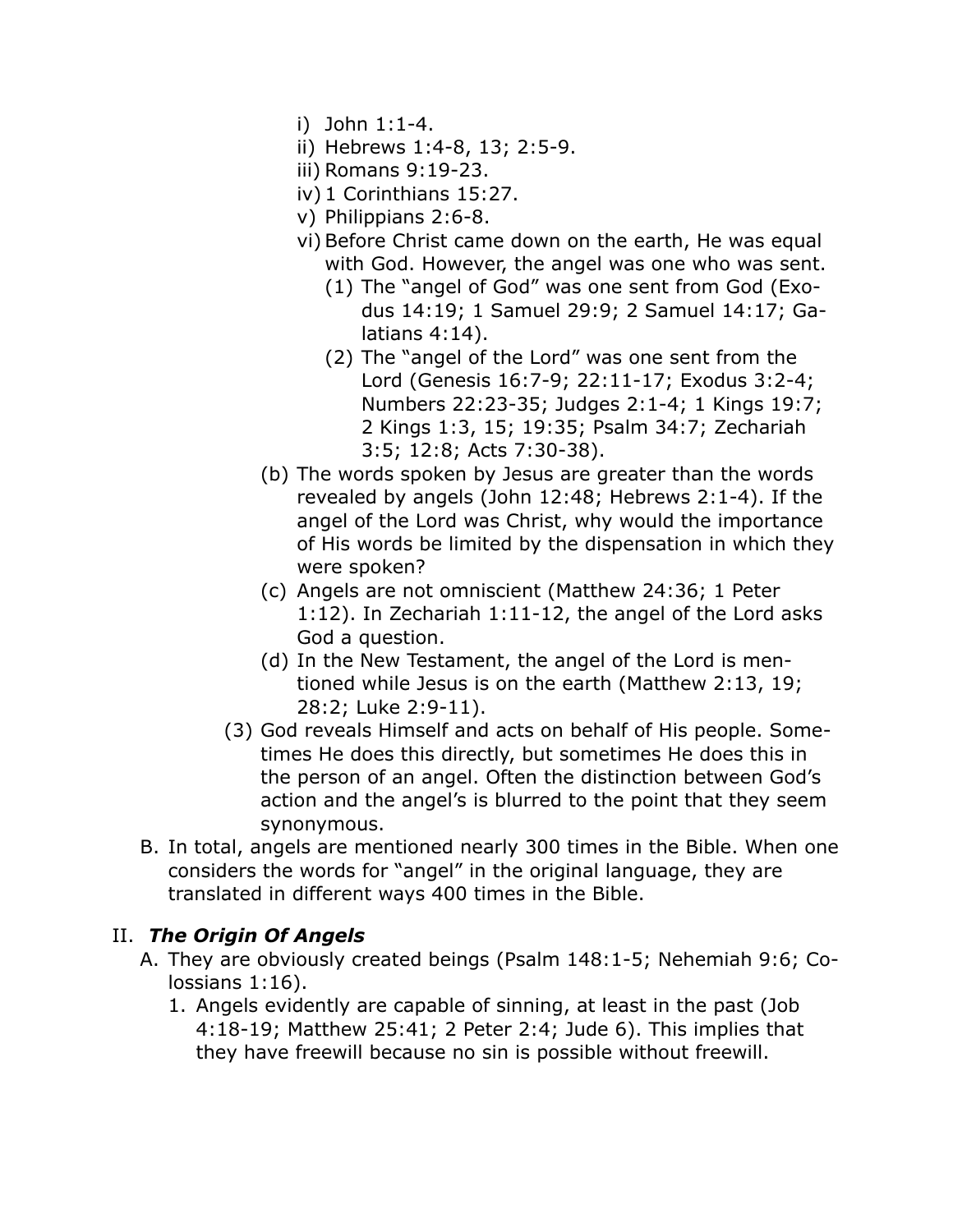- a) Satan had evidently already sinned when Adam and Eve were placed in the Garden of Eden; thus angels must have been created prior to man (Job 38:4-7; cf. 1:6).
	- (1) Some people reason that Satan was not created evil, but is evil now; therefore, he must be a fallen angel.
	- (2) It is agreeable that Satan was not created evil. This would reflect upon the holiness of God, making God the author of evil.
	- (3) The theory that Satan must be a fallen angel is based on the idea that there are no heavenly creatures but angels, which is an unknown assumption.
		- (a) Isaiah 14:12.
			- i) The context shows that Isaiah was speaking of the king of Babylon, not Satan.
				- (1) "Lucifer" is the Latin translation (followed by the KJV) of the Hebrew word for "day star" or "lightbearer." It corresponds to the Assyrian *mustelil*, "the shining star," an epithet to which the planet Venus has a preeminent claim. The word is used as a title for the king of Babylon, who had exalted himself as a god.
				- (2) The prophet taunted the king by calling him "son of the dawn" (NIV, NASB), a play on a Hebrew term which could refer to a pagan god but normally indicated the light that appeared briefly before dawn. A later tradition associated the word with evil, although the Bible does not use it as such.
			- ii) Furthermore, Isaiah did not say that Lucifer was a fallen angel; he said he was "fallen from heaven."
		- (b) Luke 10:18.
			- i) Jesus says that Satan fell from heaven as lightning. However, it has no reference to a time prior to creation.
			- ii) Jesus used a highly descriptive way to prove His point that Satan's power had been overcome by His power.
	- (4) One cannot conclusively deduce that Satan is a fallen angel. No scripture calls Satan such or proves him to be a fallen angel.
- b) Do angels still have the ability to sin? Do they still have freewill? The Bible does not specifically address these questions; however, there are implications that this situation still existed in first century times.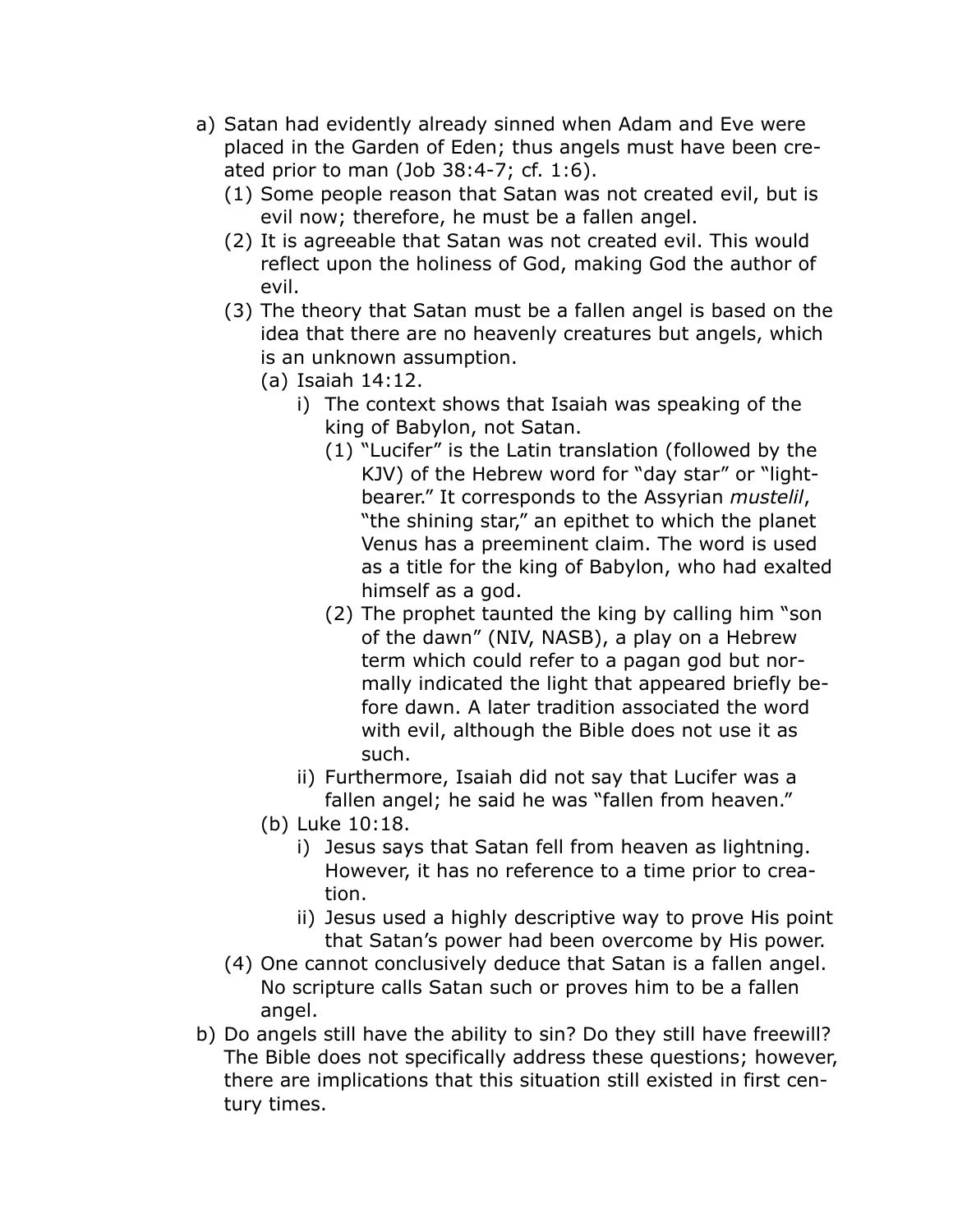- (1) Satan disguises himself as an angel of light (2 Corinthians 11:14).
- (2) It is possible for angels to deceive (Galatians 1:6-8; 1 Timothy 4:1).
- 2. The Sadducees did not believe in angels or spirits (Acts 23:8).
- 3. They do not marry and procreate nor die (Matthew 22:30; Luke 20:36). Also, the word angel is always masculine; therefore, there is no evidence of female angels.
	- a) These verses also show us that people do not become angels when they die, a common thought today.
	- b) Matthew 22:30 says that they become "as the angels." It does not say that they become angels.
- 4. Angels are innumerable (Matthew 26:53; Hebrews 12:22; Revelation 5:11).
- 5. Angels are greater than man in power and might (2 Peter 2:11).
	- a) However, angels should not be worshipped (Exodus 25:19; Deuteronomy 4:19; 17:2-7; Colossians 2:18; Revelation 19:10; 22:8-9).
	- b) Israel worshiped the image of angels and was condemned (2 Kings 17:16-23; 21:3, 5; Acts 7:42-43).
- 6. They have greater knowledge than men (Daniel 8:15-19; 9:21-23; Revelation 17:7).
- B. There seem to be ranks among the angels (1 Thessalonians 4:16).
	- 1. Michael is called the archangel (Jude 9).
		- a) The word "archangel" means "chief of the angels" (Revelation 12:7).
		- b) Michael's role seems to be God's strong arm of battle.
		- c) Contrary to popular views, there is only one archangel.
	- 2. Gabriel is the angel who stands in the presence of God (Luke 1:19, 26).
		- a) Gabriel appeared to Daniel in a vision and gave him "skill and understanding" (Daniel 8:16; 9:21-23).
		- b) Gabriel's role seems to be that of making very special announcements and declarations.
	- 3. Dionysus the Areopagite grouped angels into nine orders (Celestial Hierarchy, A.D. 500). He grouped them further into three ranks (from highest to lowest).
		- a) Seraphim, cherubim, and ophanim (thrones).
			- (1) The seraphims, mentioned only in Isaiah 6:2, 6, were apparently special attendants to God and His throne.
			- (2) Cherubims guarded the tree of life (Genesis 3:24). They also were placed on the two ends of the mercy seat of the ark of the covenant (Exodus 25:18-20). In 1 Kings 6:23-35, Solo-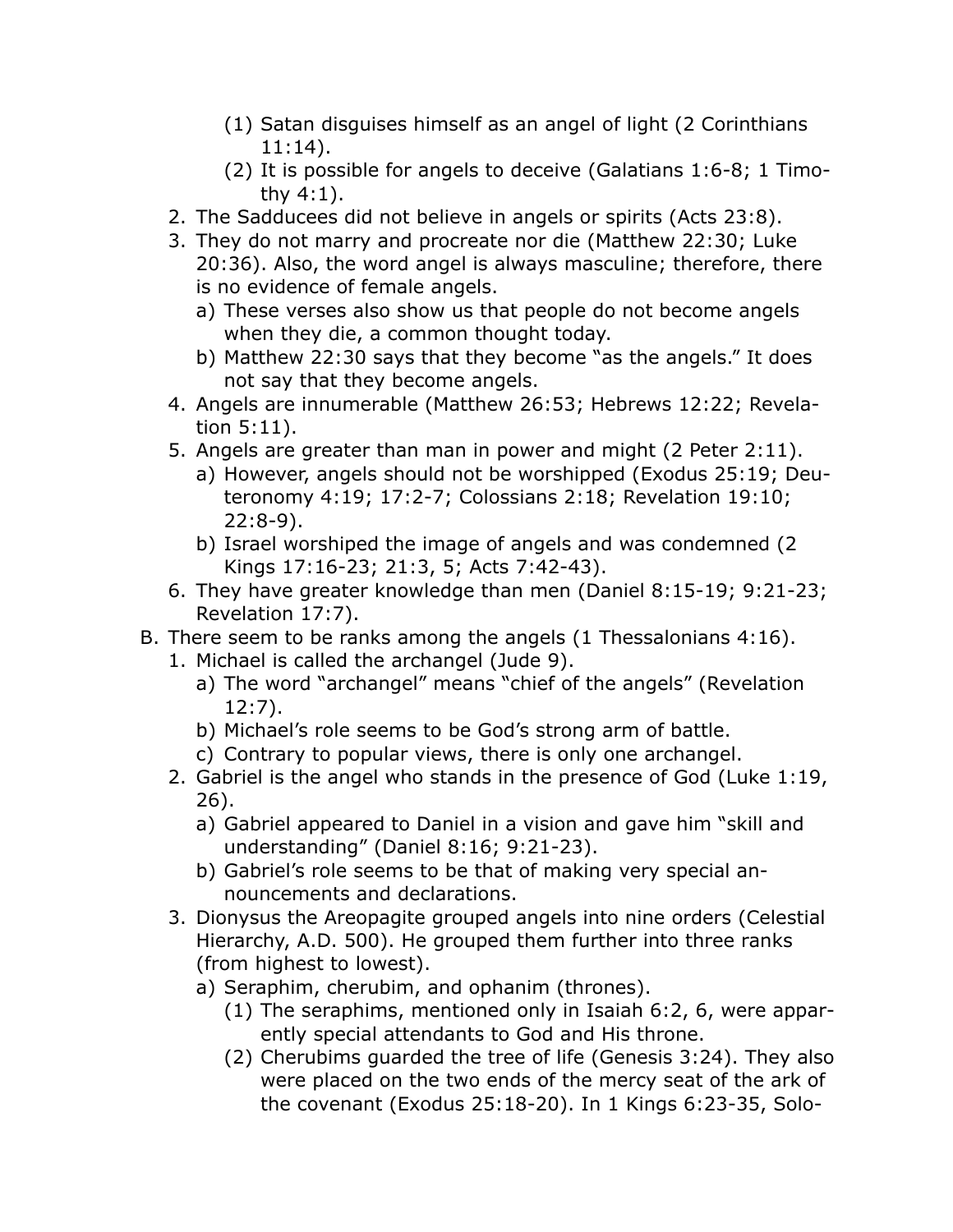mon's temple contained two large images of cherubims made of olive wood. Ezekiel gives a similar description of how they appeared in his vision of the temple (41:18-25).

- (3) On the other hand, we do not know if cherubim and seraphim are merely orders of angels or if they are different created creatures.
- b) Dominions, powers, and authorities.
- c) Principalities, archangels, and angels.
- 4. Thomas Aquinas extrapolated on this division to assign functions to each rank. In the third rank, principalities watch over nations, archangels interact with humans in extraordinary circumstances and angels act as guardians to individual humans under normal circumstances (Nancy Grubb, *Angels In Art*, p. 7).
- 5. Although many of these categories exist in the Bible, it never reveals any system of ranking. All that we know for certain is that Michael is the archangel.

# III. *The Appearance Of Angels*

- A. Angels could appear in human form.
	- 1. Angels visited Abraham and Lot in human form (Genesis 18:1-2, 16-22; 19:1, 5).
	- 2. An angel came to Mary as a visitor (Luke 1:28).
	- 3. The women who visited Jesus' tomb saw a "young man" (Mark 16:5).
- B. Angels sometimes took on anthropomorphic form which must have been different enough from human form so as to make them readily identifiable (Genesis 32:1-2; 1 Chronicles 21:15-16, 27; Luke 1:11-12; 2:9-15; Acts 12:15; Revelation 10:1; 15:6).
	- 1. Their method of appearance could be very dramatic.
		- a) An angel visited Moses via a blazing fire from the midst of a bush (Exodus 3:2).
		- b) An angel visited Manoah and his wife by ascending in the flame of the altar (Judges 13:20).
	- 2. They could hold a sword, staff, or chain in their hand (Numbers 22:23; Joshua 5:13; Judges 6:21; 1 Chronicles 21:16; Revelation 20:1).
	- 3. Their garments were remarkable.
		- a) White garments (John 20:12; Matthew 28:3; Acts 1:10).
		- b) Shining garments (Luke 24:4).
		- c) Pure bright linen with chests girded with golden bands (Revelation 15:6).
		- d) A rainbow on the head, clothed with a cloud, with a face like the sun and feet like pillars of fire (Revelation 10:1-3).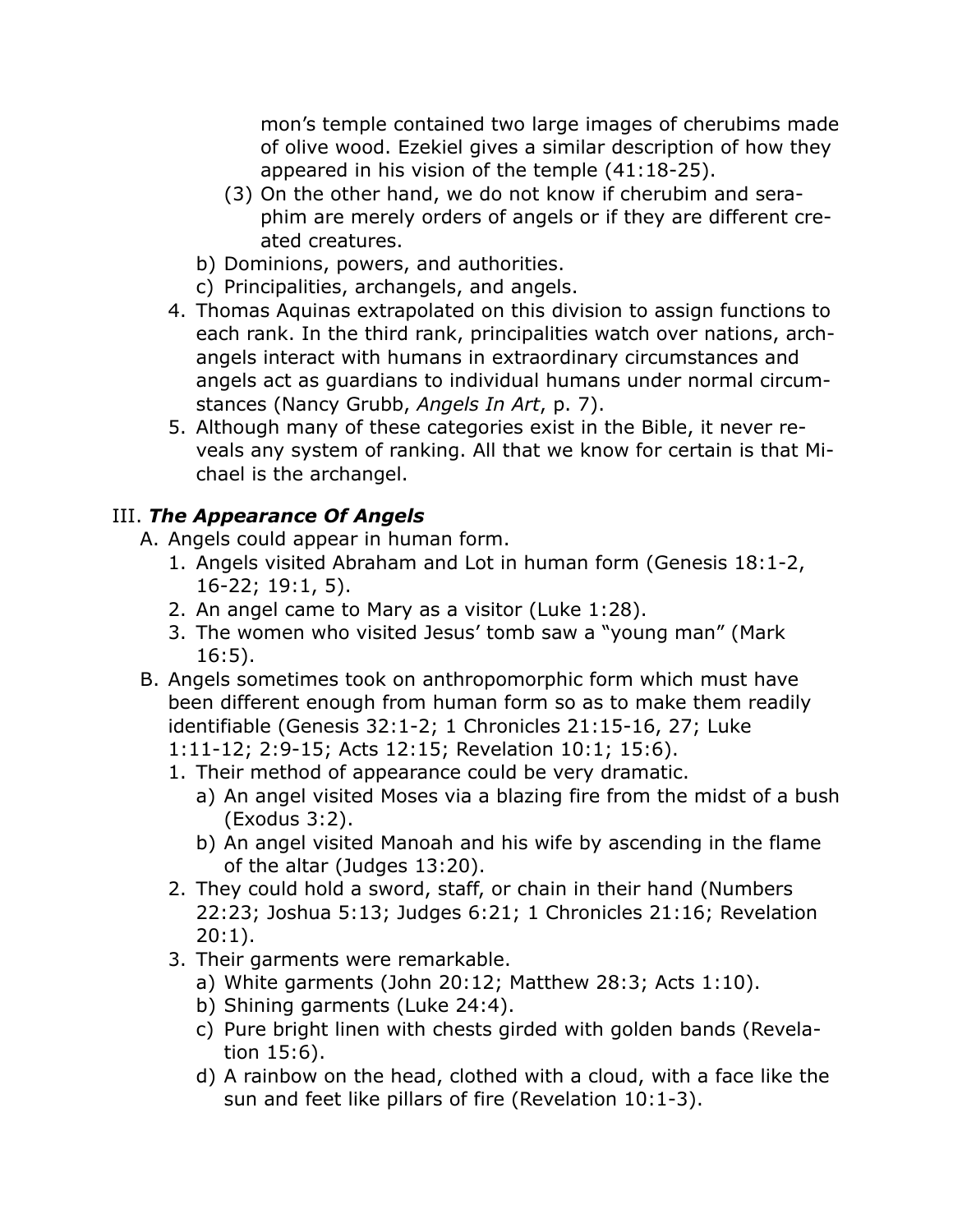- 4. The countenance of the angel of God was very awesome, like lightning (Judges 13:6; Matthew 28:3).
- 5. God has not always chosen to allow people to be "aware" of them in their midst (Hebrews 13:2; John 12:29; 2 Kings 6:16-18).
	- a) The writer in Hebrews 13:2 is not advocating hospitality on the off chance that one might happen to receive an angel as guest but rather because God is pleased when believers are hospitable (cf. Abraham and Lot). Hospitality was highly esteemed in the ancient world, and it is certainly important for Christians (cf. Romans 12:13; 1 Peter 4:9; 3 John 5-8).
	- b) It is simply another way of saying that those who show hospitality to all often gain unexpected benefits from their guests. Barnes wrote, "The motive here urged for doing it is, that by entertaining the stranger we may perhaps be honored with the presence of those whose society will be to us an honor and a blessing." "You never know," the author says, "what hospitality might bring."
- C. Angels also could enter the mind through dreams and visions (Matthew 1:20; 2:13; Acts 10:3).

## IV. *The Work Of Angels*

- A. They assist God.
	- 1. They serve God (Psalm 103:20-21; 104:4).
	- 2. They offer praise to God (Revelation 5:2, 11-12; 7:11-12; 8:2; 16:1; 19:1-2).
	- 3. They reveal God's will or announce important events (Genesis 19:1-22; Exodus 3:2-6; Judges 2:1-5; 13:2-23; Acts 10:5; Revelation 1:1; 22:16).
	- 4. They were instrumental in giving the law at Sinai (Deuteronomy 33:2; Psalm 68:17; Acts 7:38, 53; Galatians 3:19; Hebrews 2:2).
- B. They control nature.
	- 1. The Egyptian plagues were brought about by "evil angels" (Psalm 78:48-52).
	- 2. In Daniel 6:22, the mouths of the lions were were shut by an angel.
- C. They guard God's people.
	- 1. They are involved in our care.
		- a) Angels serve man.
			- (1) The angel provided water for Hagar and Ishmael (Genesis 21:17-19).
			- (2) The angel would help Abraham's servant prosper (Genesis 24:40).
			- (3) The angel redeemed Jacob from all evil (Genesis 48:16).
			- (4) The angel provided food for Elijah (1 Kings 19:5-8).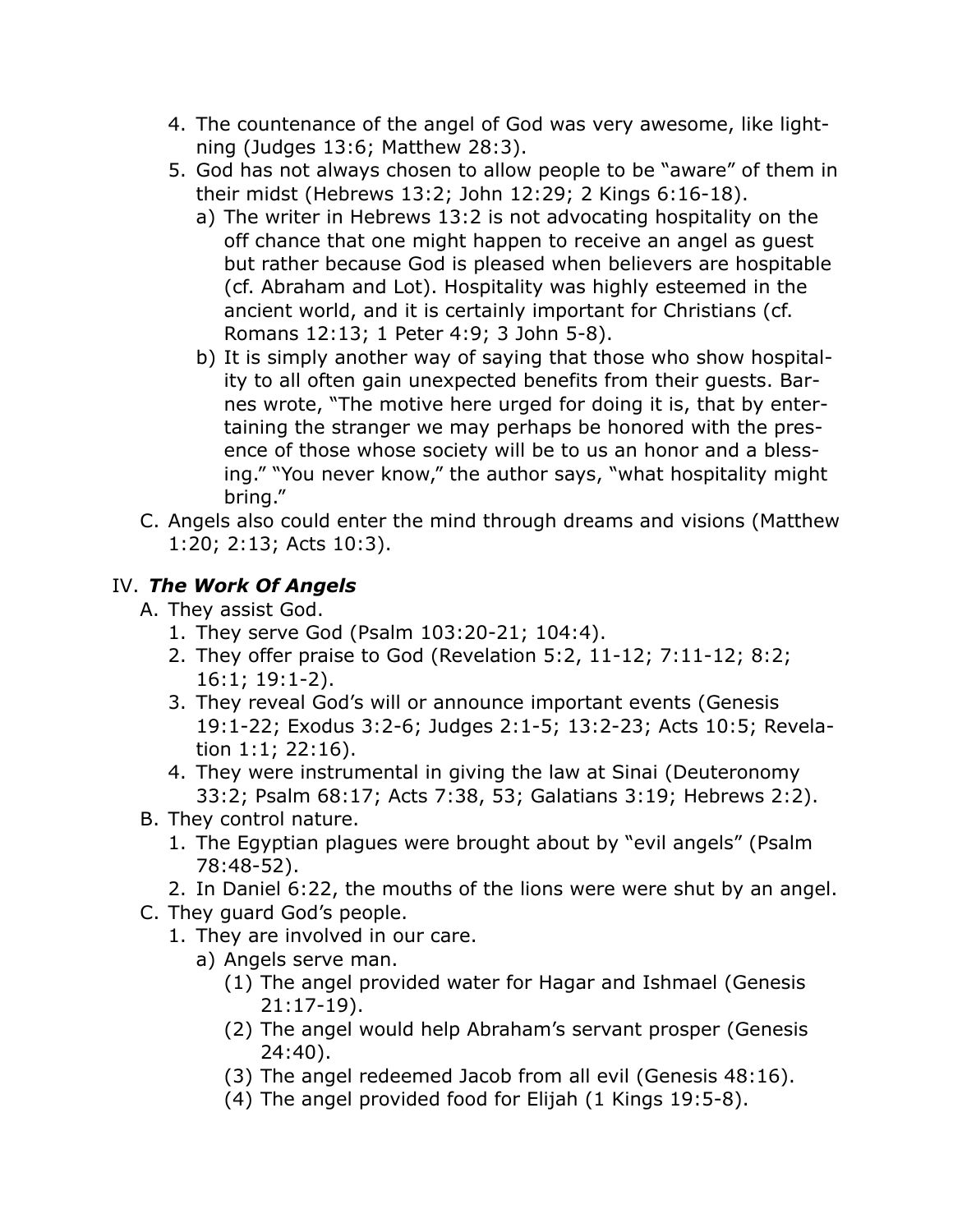- (5) They observe man (Daniel 4:13, 17; 12:1).
- (6) The angel shut the lions' mouths (Daniel 6:22).
- (7) The angel delivered Peter from Herod's hand (Acts 12:11).
- (8) They offer encouragement (Acts 27:13-26).
- (9) They give relief to the afflicted (2 Thessalonians 1:7).
- b) Many look at several passages and believe that a guardian angel is assigned to us at birth and have the task of watching over us (Psalm 34:7; 35:5-6; 91:11-12; Matthew 18:10; Acts 12:15; Hebrews 1:14).
	- (1) Communication with guardian angels.
		- (a) "Some people say that they hear angelic sounds totally beyond human description. Others have a feeling of sudden warmth or comfort, or, in times of sadness or grief, a gentle cloak of feathered wings wrapping softly around them. Sometimes angel energy may feel entirely different -- like a sudden rush of air created by the passing by of an 'angel on a mission' at the speed of light. This is often noticed at times of impending disaster. At other times, simply an inexplicable presence is felt" (Future365.com).
		- (b) Robert Graham, in his article "Angel Talk: Are You Listening?", says, "If you want a clear and concise message from your angel, you must ask a direct question. Your angel will always answer your questions. You must ask your question out loud. Clear, concise questions will get you clear, concise answers. Answers will always be tangible and explicit, something you can put your hands on. The answers I've gotten I could pick up and examine. Asking a frivolous question will get you a silly answer. The universe will match your level of sincerity."
		- (c) This is a wording of a traditional Catholic prayer to one's guardian angel: "Angel of God, my guardian dear, to whom God's love commits me here. Ever this day/night be at my side, to light and guard, to rule and guide. Amen."
	- (2) Guardian angels in history.
		- (a) The belief that God sends a spirit to watch every individual was common in Ancient Greek philosophy, and Plato alludes to it in Phaedo, 108.
		- (b) Guardian angels had strong support in Jewish tradition.
			- i) Tradition says that each of the four divisions of the twelve tribes of Israel had its guardian angel (Michael, Gabriel, Uriel, and Raphael).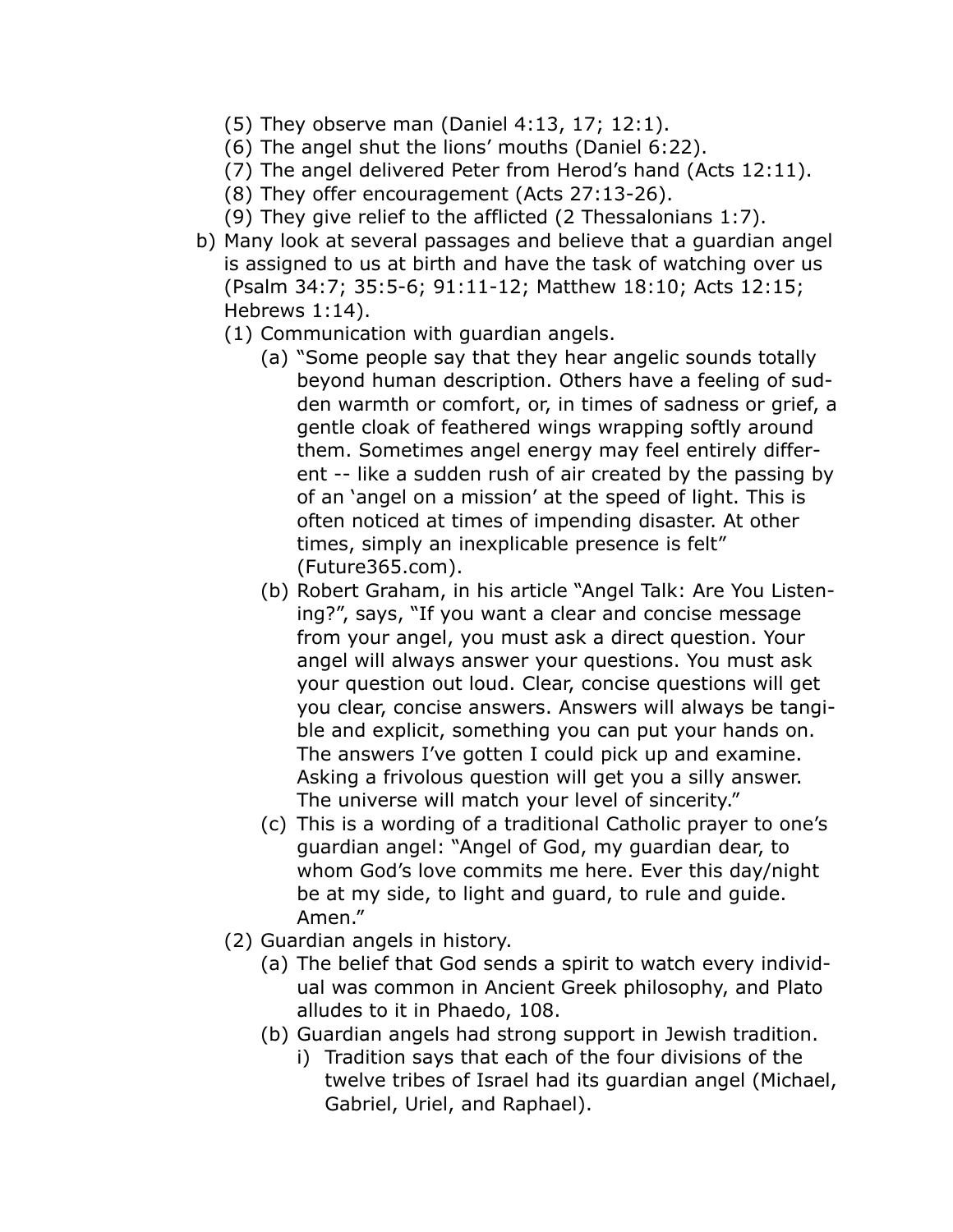- ii) It also claims that every man has a special guardian angel, according to Targum Yerushalmi (cf. Genesis 33:10: "I have seen thy face as though I had seen the face of thy angel"). They resemble the Persian *fravashis*, known in ancient Zoroastrianism, and were probably modeled after them.
- iii) Tradition even says that two angels (one good and one evil) accompany man as he returns from the synagogue to his home on the Sabbath eve.
- (c) The first "theologian" to outline a specific scheme for guardian angels was Honorius of Autun (ca. A.D. 1140). He said that every soul was assigned a guardian angel the moment it was put into a body. Guardian angels appear in literary works throughout the medieval and Renaissance periods.
- (3) The term "guardian angel" is not found in the Bible, and furthermore the Bible never supports the idea that each person has a personal angel.
	- (a) There are instances where angels helped to protect or rescue God's people. However, the angel was always God's angel, not David's (Psalm 34:7), Daniel's (Daniel 6:22), or Peter's (Acts 12:7) angel.
	- (b) In Hebrews 1:14, the writer does not say that angels serve Christians, but they serve for their sake.
		- i) Adam Clarke, in commenting on Hebrews 1:14, said, "This is part of the economy of God in the government of the world and of the Church; and a part, no doubt, essential to the harmony and perfection of the whole."
		- ii) A. T. Robertson adds, "We do not have here the doctrine of special guardian angels for each of us, but simply the fact that angels are used for our good."
	- (c) These verses do point to one condition: angels are only involved with those who are trying to serve and please God.
		- i) A. T. Robertson, commenting on Matthew 18:10, says, "Certainly Jesus means that the Father takes special care of his 'little ones' who believe in Him."
		- ii) It is clear that the angelic corps is constantly watching over all of Christ's little ones; that is, His redeemed of any age.
			- (1) No passage in the study of angels pronounces an end to the ministering of angels.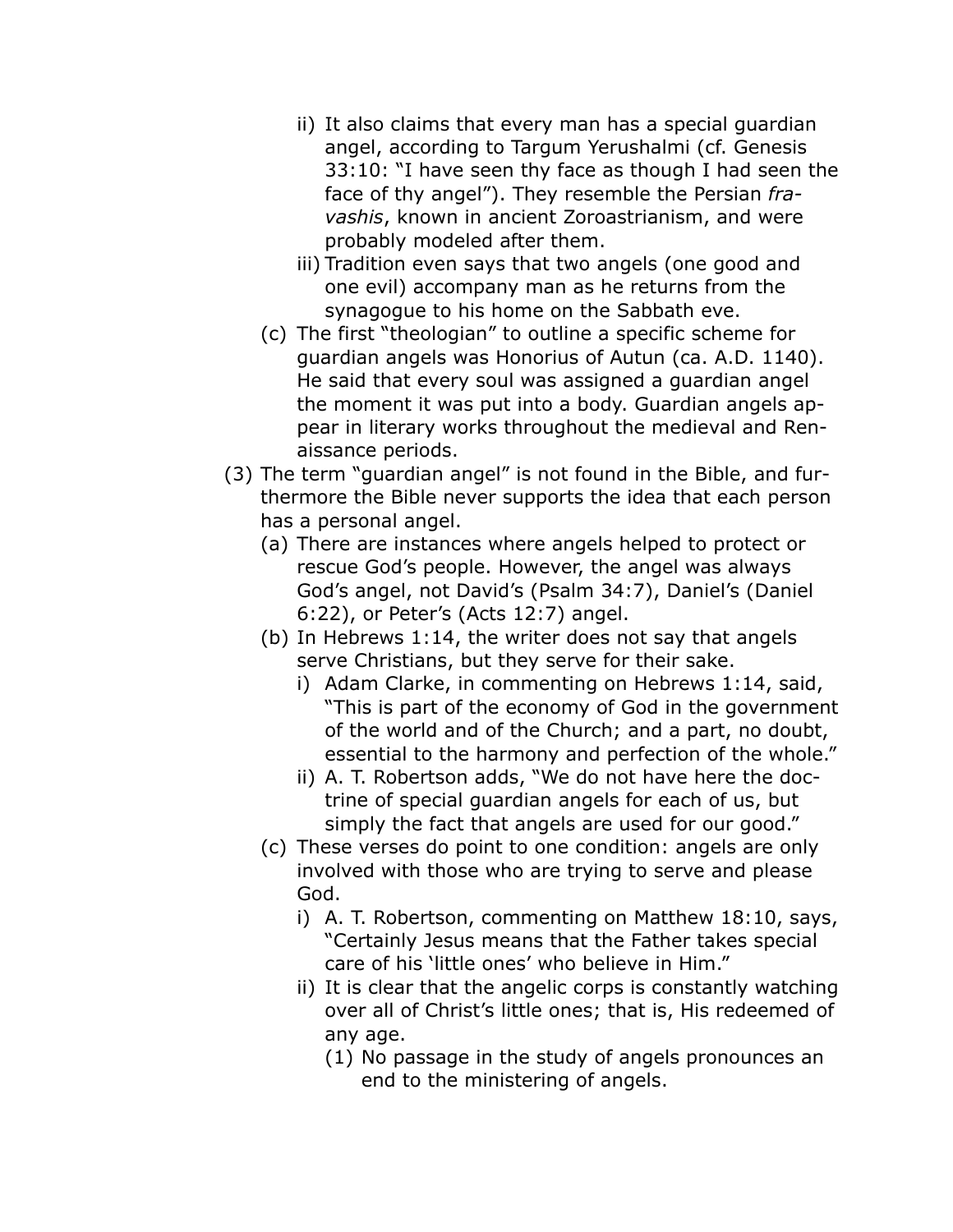- (2) Hence, it would seem that God would employ angels as long as there are heirs of salvation who need this ministration.
- iii) Whatever its extent, the promise is meant to comfort and encourage. The promise also helps with feelings of loneliness and despair, for angels are watching over us.
- (d) The rejection of the idea of a guardian angel should, in no way, lessen God's concern for us or diminish His power and ability to protect us. It was not His design to utilize an angel as the guardian and personal defender of every faithful Christian on earth.
- 2. They are involved in our salvation.
	- a) They rejoice at our confession of Jesus (Luke 12:8-9).
	- b) They rejoice at our repentance (Luke 15:10).
- D. They execute judgment on the nations.
	- 1. Angels brought the plagues upon Egypt (Psalm 78:43-51; cf. Exodus 12:23).
	- 2. An angel killed 70,000 for disobedience (2 Samuel 24:15-17; 1 Chronicles 21:12).
	- 3. An angel executed judgment on 185,000 Assyrians (2 Kings 19:35; Isaiah 37:36).
	- 4. Angels could have executed judgment at Jesus' request (Matthew 26:53).
	- 5. An angel struck down King Herod for his arrogance (Acts 12:21-23).
- E. They liberate us from the earth.
	- 1. They will reap the saints at the end of the world (Matthew 13:39, 41, 49).
	- 2. They will come with Jesus in judgment (Matthew 25:31; 1 Thessalonians 4:16; 2 Thessalonians 1:7).
	- 3. They will witness our judgment (Matthew 25:31-32; Luke 12:8-9; Revelation 3:5).
	- 4. When the righteous die, the angels carry them to the Hadean realm (Luke 16:22).
	- 5. However, man will judge angels (1 Corinthians 6:1-3).
		- a) In some sense, Christians will participate with Christ in judging the world (Matthew 19:28; Luke 22:30; Revelation 2:26-27; 3:21). This is in a similar sense as reigning with Christ. As the Lord passes sentence, we will assent to and approve of His judgment.
		- b) Angels must undergo judgment the same as men (2 Peter 2:4; Jude 6). In the context of 1 Corinthians 6, if we are this quali-